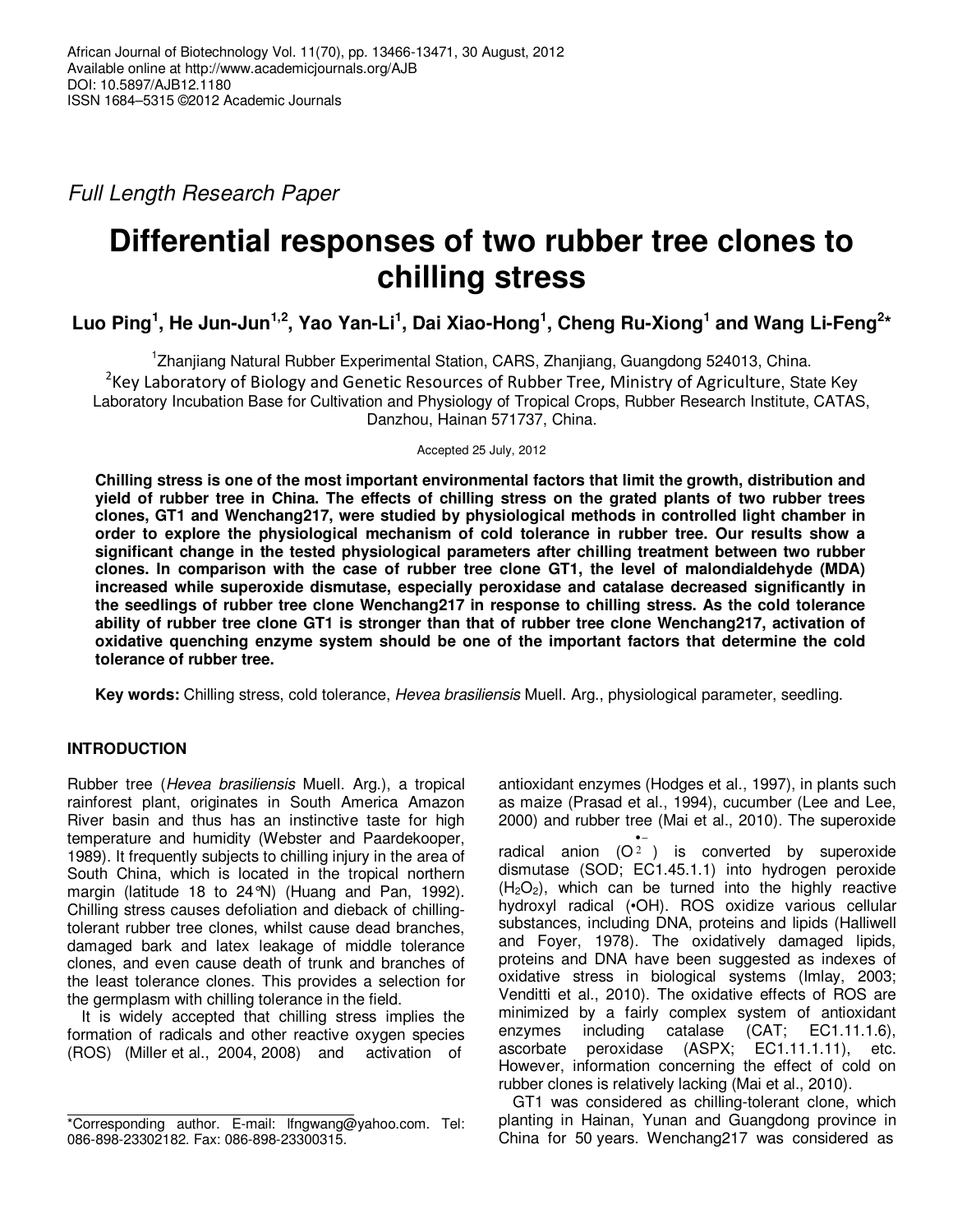cold-sensitive clone only planted in warm area in Hainan province. In this study, grated plants of these two rubber tree clones with different cold tolerance capacities were subjected to artificial chilling process so as to reveal some aspects of physiological processes associated with cold tolerance. This will provide fundamental knowledge for screening chilling-tolerant clone in China.

#### **MATERIALS AND METHODS**

Zhanjiang city is located at 109°41' to 110°58'E, 20°13' to 21°57'N. Two years old bud-graft plants of rubber tree clone GT1 (original clone breed in Indonesia) and Wenchang217 (crossed from Haiken1 and PR107, abbr. WC217 in figures) were used. Three years old epicormic shoots of GT1 were used as stocks for two clones. Grafted plants were put into a growth chamber CONVIRON E8 (Manitoba, Canada) with 28/25°C (day/night), photon flux density of 350 to 400  $\mu$ mol m<sup>-2</sup> s<sup>-1</sup>, 16 h photoperiod, and relative humidity of 60 to 80%.

After 1 h of illumination by setting the temperature to 6°C, this was reached about 30 min later. At each sampling, leaves were collected from 4 to 6 separate branches of each plant as a single sample repeat.

#### **Relative water contents**

Determination of relative water content (RWC) was based on the formula according to Balsamo et al. (2006).

Leaves turgid weight - Leaes dry weight  $RWC = \frac{Leaves fresh weight - Leaves dry weight$ 

#### **Analysis of soluble sugar and malondialdehyde (MDA)**

Soluble sugar was measured by referring to the method of Creelman et al. (1990) and SCG4R (1956). 0.1 g of leaf samples was put it into centrifuging tubes with a volume of 10 and 5 ml of 80% alcohol added to the tube and heated in water for 30 min at 80 °C. It was cooled down and the tube centrifuged at 1,000  $g$  for 10 min. Sugar content was determined by the phenol-sulfuric acid method. MDA was assayed by the thiobarbituric acid method as described by Aust et al. (1985).

#### **Starch measurements**

Leaf segments were extracted with hot 80% ethanol until the tissue was pigment free. Starch grains were pelleted by centrifugation and then suspended in 1.0 ml of 0.2 N KOH and placed in boiling water for 30 min. After cooling, the pH of the mixture was adjusted to about pH 5.5 with 200 pl of 1.0 N acetic acid. To each sample, 1.0 ml of dialyzed amyloglucosidase (from Aspergillus oryzae, Sigma) solution (35 units/ml in 50.0 mm Na acetate buffer, pH 4.5) was added, and the tubes were incubated at 55°C for 30 min. After digestion, the tubes were placed in boiling water for 1 min and centrifuged, and the glucose in the supernatant was analyzed enzymically using hexokinase and glucose-6-P dehydrogenase (Jones et al., 1977). Quantitative hydrolysis of the starch to glucose under these conditions was confirmed by the complete hydrolysis of amylopectin added to the sample solution.

#### **Enzyme activities**

Peroxidase (POD; EC 1.11.1.7) activity was determined spectrophotometrically by the method of Van Loon and Geelen (1971). SOD (EC 1.15.1.1) activity was assayed by monitoring the inhibition of photochemical reduction of nitro blue tetrazolium (NBT), according to the method of Beyer and Fridovich (1987) with some modifications. For the total SOD assay, a 5 ml reaction mixture contained 50 mM HEPES (pH 7.6), 0.1 mM EDTA, 50 mM  $Na<sub>2</sub>CO<sub>3</sub>$ , 13 mM methionine, 0.025% (w/v) Triton X-100, 75 µm NBT, 2 µm riboflavin and an appropriate aliquot of enzyme extract. The reaction mixture was illuminated for 15 min at a light intensity of 350  $\mu$ mol m<sup>-2</sup> s<sup>-1</sup>. One unit of SOD activity was defined as the amount of enzyme required to cause 50% inhibition of the reduction of NBT as monitored at 560 nm.

Catalase (CAT; EC1.11.1.6) is assayed spectrophotometrically by a kit supplied by OxisResearch (Percipio Biosciences, Inc. USA). The rate of dismutation of hydrogen peroxide  $(H_2O_2)$  to water and molecular oxygen is proportional to the concentration of catalase (reaction 1). The sample containing catalase is incubated in the presence of a known concentration of  $H_2O_2$ . After incubation for exactly 1 min, the reaction is quenched with sodium azide. The amount of  $H_2O_2$  remaining in the reaction mixture is then determined by the oxidative coupling reaction of 4-aminophenazone (4 aminoantipyrene, AAP) and 3,5,-dichloro-2 hydroxylbenzenesulfonic acid (DHBS) in the presence of  $H_2O_2$  and catalyzed by horseradish peroxidase (HRP) in reaction 2. The resulting quinone-imine dye (N-(4-antipyrl)-3-chloro-5-sulfonatepbenzoquinonemonoimine) is measured at 520 nm according to the method of Aly and Shahin (2010).

#### **Statistical analysis**

All data were analyzed on statistical package for the social sciences (SPSS) analytical software package (version 19.0), One-way ANOVA and Duncan text were used to assess P<0.05 (probability level). Figures were drawn by Origin Data Analysis and Graphing Software, OriginPro8.0 (Version8E, OriginLab Corporation, Massachusetts, USA). All of the measurements were performed 6 times, and the means and calculated standard deviations (SD) are reported.

## **RESULTS**

## **The effects of chilling stress on water and osmosis matter contents**

The water contents in both leaves of Wenchang217 and GT1 rubber clone seedlings showed little changes during 5-day chilling treatment. Relative water contents in GT1 leaves were lower than those in Wenchang217.

Low temperature affected starch contents more severe. The starch contents of Wenchang217 were lower than those in GT1 especially from 1 to 3 days. However, during 4 to 5 days, the starch contents increase at 1.27 and 0.74 mg/g. On the contrary, the starch contents in leaves of GT1 decreased sharply from 2.78 mg/g at 3 day to 0.39 and 0.54 at 4 and 5-day, respectively. Chilling stress reduced the soluble sugar contents at 2-day periods in 2 rubber clones. Both clones increased at highest levels at 3-day. However, a decrease from 0.068% at 3-day to 0.044% at 4-day were found in GT1.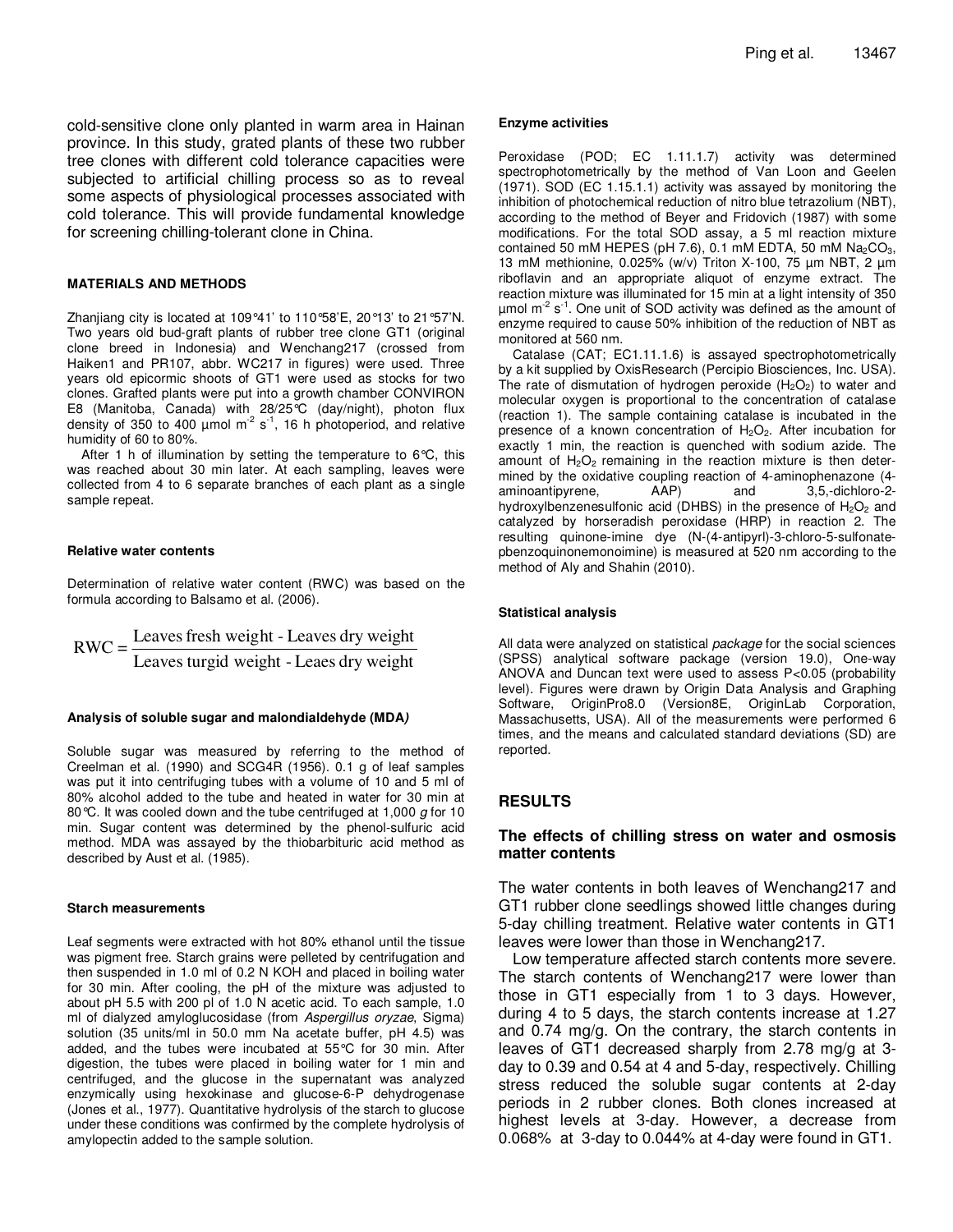Also, on the contrary, an increase from 0.056% at 3-day to 0.060% at 4-day were observed in Wenchang217.

# **The effects of chilling stress on oxidation and antioxidative enzyme activities**

The SOD enzyme activities did not show significant difference between 2 rubber clones. However, low temperature increase SOD enzyme activities at 1 day then decreased significantly afterwards. An increase from 123.0 U/min/g protein at 3-day to 173.6 U/min/g protein at 4-day were found in GT1. An increase from 140.4 U/min/g protein at 3-day to 158.0 U/min/g protein at 4-day were observed in Wenchang217. The SOD enzyme activities in GT1 were significantly higher than those in wenchang217 ( $P < 0.01$ ). The POD enzyme activities in 2 rubber clone seedling under different chilling stress were showed different patterns. When treated at 6°C, chilling stress increased the POD activities at 4-5d periods in GT1 (113.1 and 72.4 enzyme activities). While Wenchang217 showed continuous reduction pattern during all 5 days. Chilling stress significantly increase the CAT activities at 3 and 4 days, and were significantly higher than those in Wenchang217 (P<0.01).

# **The effects of chilling stress on lipid membrane stabilities**

The MDA contents in 2 rubber clone seedling under chilling stress were showed similar patterns. Chilling stress increased the MDA contents at 4 to 5 days periods significantly. An increase from 3.45 mmol/g FW at 3-day to 9.28 mmol/g at 4-day were found in GT1. An increase from 4.98 mmol/g at 3-day to 11.24 mmol/g at 4-day were observed in Wenchang217.

# **DISCUSSION**

Low temperature is one of the important environmental factors that limits the growth and distribution of tropical rubber tree in China (Huang and Pan, 1992). Under chilling stress conditions, the membrane system is the most sensitive parts of cell feeling of low temperature stress, but also the key structures of the plant and resistance subject to chilling injury (Kaniuga, 2008; Kratsch and Wise, 2000). Using the conductance method to measure the plant cell electrolyte leakage change, is a classic method to reflect the membrane systems of varying degrees of damage and cold hardiness (Mai et al., 2010). The level of MDA content, a lipid peroxidation product, reveals the lipid peroxidation level (Kaniuga, 2008). GT1 was introduced from Indonesia, which considered as chilling-tolerant rubber clone in China. Wenchang217 was considered as cold sensitive clone.

MDA contents of GT1 were significantly lower than those of Wenchang217 at 6°C which suggested the lipid oxidation of the GT1 was lower than that of Wenchang217 (Figure 4). Thus, the physiological changes between GT1 and wenchang217 would help in the selection of chilling tolerance germplasm in rubber tree breeding program.

Accumulation of soluble carbohydrates is one of the best-known responses of plants to cold. It begins early during the response to cold (Tabaei-Aghdaei et al., 2003). Closely relationship was found between photosynthesis carbohydrate accumulation and plant cold resistance (Öquist and Huner, 1993), plants with cold hardiness generally accumulated more soluble sugar (Tabaei-Aghdaei et al., 2003). Because sugar accumulation can increase the osmotic pressure and played frozen protective agent role. It also provided energy and substrate induction of cold resistance physiological and biochemical processes such as protein synthesis, help to improve cold hardiness. In this study, the relative water contents did not show significantly difference (Figure 1). Chilling treatments led to loss of leaf turgor were found in other crop. Low temperature affected starch contents more severe in leaves of GT1. However, the starch degradation did not increase the soluble sugar content suggest starch convert to triose phosphate or maltose rather than glucose (Figure 2) (Smith et al., 2005).

Low temperature stress caused a large number of free radicals has toxic effects on plant cells (Michaeli et al., 1999a, b, 2001). Antioxidative enzymes, such as POD, SOD and catalase were the most important intracellular free radical scavenging system (Apel and Hirt, 2004). Under low temperature stress, these enzymatic activity, expressed initially as an upward trend, in order to effectively protect cells, enzyme activity gradually decreased when the temperature is below a certain limit or effect more than a time limit. So their activities can generally be used as the physiology of plant cold hardiness indicators (Figure 3).

Superoxide dismutase is a metal-containing antioxidant enzyme. The active oxygen scavenging reaction is at the core where superoxide anion radical is rapidly oxidized to hydrogen peroxide and molecular oxygen. SOD can be induced by reactive oxygen species generated under stress conditions, thereby reducing damage to the cell membrane. The optimal substrate of POD is hydrogen peroxide, but others are more active with organic hydroperoxides such as lipid peroxides. The function of catalase is to convert hydrogen peroxide to water. In this way, two toxic species, superoxide radical and hydrogen peroxide are converted to the harmless product water. In this study, the SOD enzyme activities of two rubber clones showed significantly difference at 4-day. These were in accordance with the changes in POD and CAT. These changes indicated that chilling stress induced radical molecular as well as the antioxidative enzyme activities. High POD activities were helpful for the oxidation of lipid peroxides resulted in the little damage of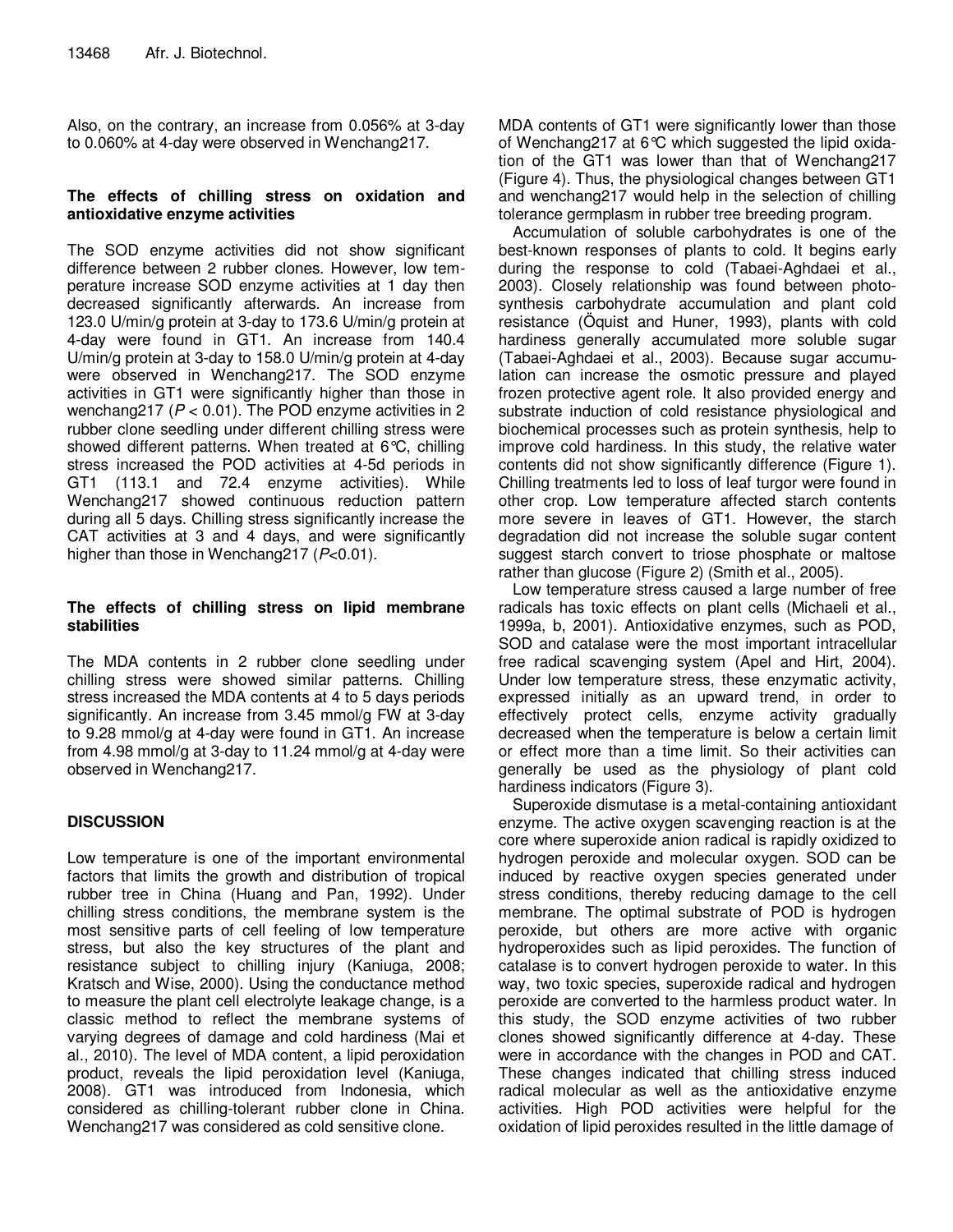

**Figure 1.** Water contents in the leaves of the seedlings of two rubber tree clones under different chilling stress treatments at 6°C.



**Figure 2.** Soluble sugar and starch contents in the leaves of the seedlings of two rubber tree clones under different chilling stress at 6°C.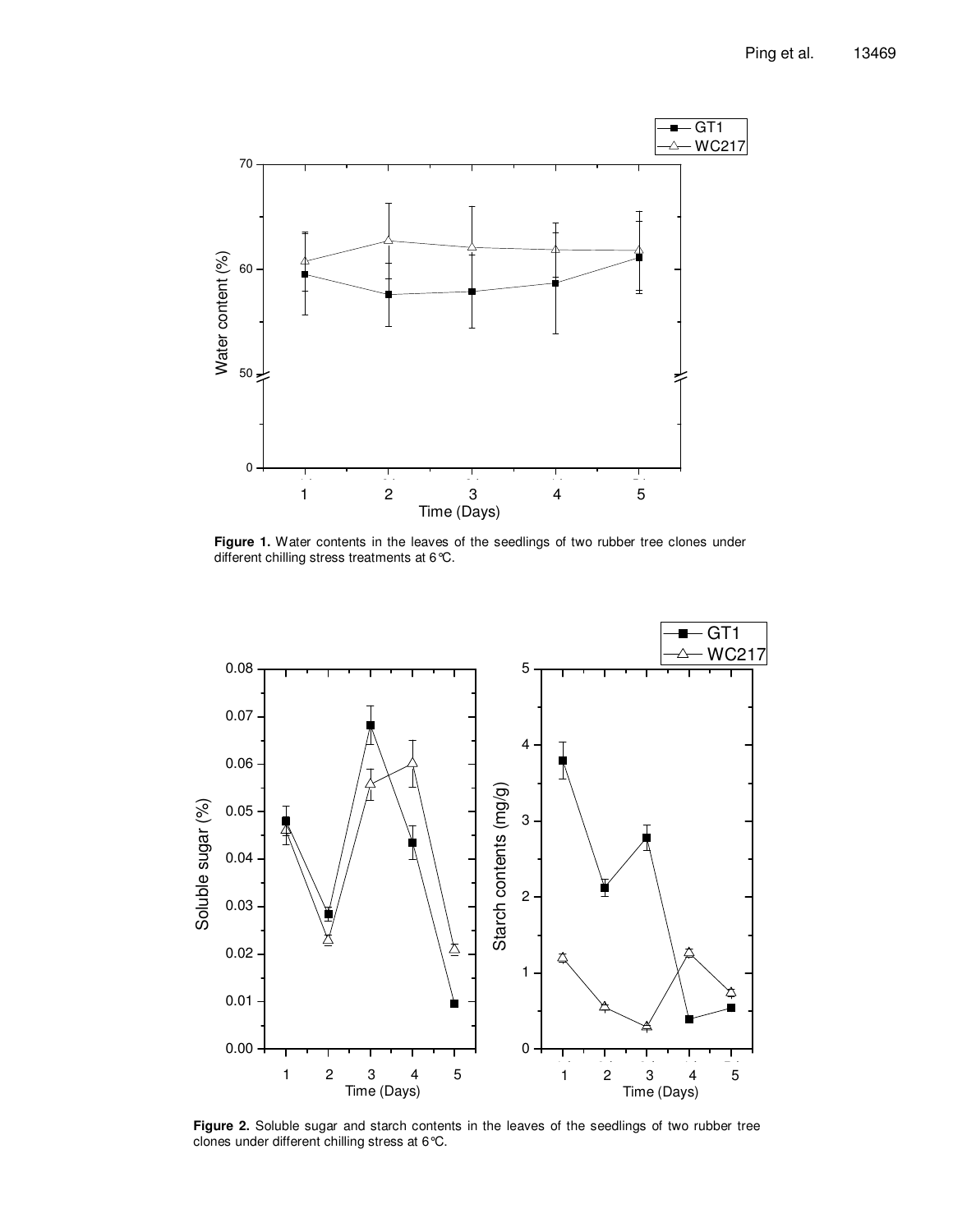

Figure 3. Antioxidative enzyme activities in the leaves of the seedlings of two rubber tree clones under chilling stress.



**Figure 4.** MDA contents in the leaves of the seedlings of two rubber tree clones under chilling stress.